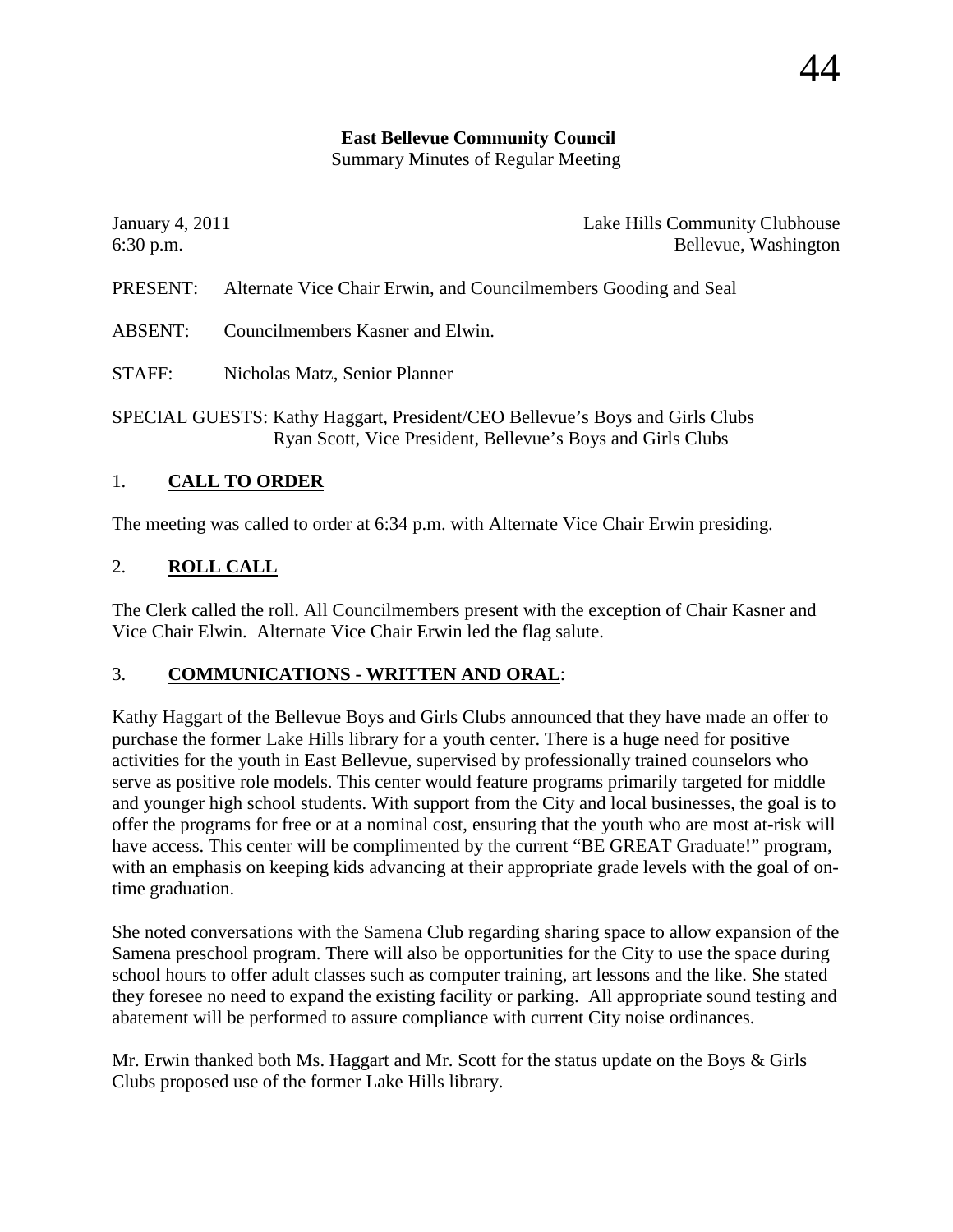## 4. **APPROVAL OF AGENDA**

Councilmember Seal moved approval of the agenda as published. Councilmember Gooding seconded the motion which carried by a vote of 3-0.

### 5. **PUBLIC HEARINGS:**

(a) Comprehensive Plan Amendment adopting 2010 amendments to the Comprehensive Plan, known as the Transportation-related CPA, amending the Transportation Element at Figure TR.2.

Mr. Matz provided the staff overview. He explained the proposed amendment updates references to Figure TR.2, (Travel Demand Forecasts) in the Transportation Element of the Comprehensive Plan. City Council adopted the amendment on December 6, 2010.

He stated that Bellevue's Comprehensive Plan acknowledges that responding to anticipated growth in travel necessitates a multi-modal transportation approach that offers the public real choices about how they travel within, to, and through Bellevue. Prior to this update, the travel demand forecast incorporated the now outdated 2005 forecast. The updated figure variously reflects 2020 travel demand forecasts, city updates to modeling and forecasting in the 12-year financially constrained Transportation Facility Plan, and previously revised Mobility Management Area boundaries.

Mr. Seal questioned the accuracy of the 2005 Plan forecast numbers. In response, Mr. Matz stated the 2005 forecasted numbers were close with maybe a little less accuracy south of I-90. Staff is confident of the new forecasted numbers.

Alternate Vice Chair Erwin opened the Public Hearing.

Seeing on one in the audience wishing to testify, Mr. Seal moved to close the public hearing. Mr. Gooding seconded the motion which carried with a vote of 3-0.

#### 6. **RESOLUTIONS**:

(a) Resolution No. 513 approving City Council Ordinance No. 5979.

Mr. Seal moved adoption of Resolution No. 513 approving City Council Ordinance No. 5979, amending the Transportation Element (Figure TR.2) of the Comprehensive Plan. Mr. Gooding seconded the motion which carried 3-0.

## 7. **REPORTS OF CITY COUNCIL, BOARDS, AND COMMISSIONS**: None.

- 8. **DEPARTMENT REPORTS**: None.
- 9. **COMMITTEE REPORTS**: None.